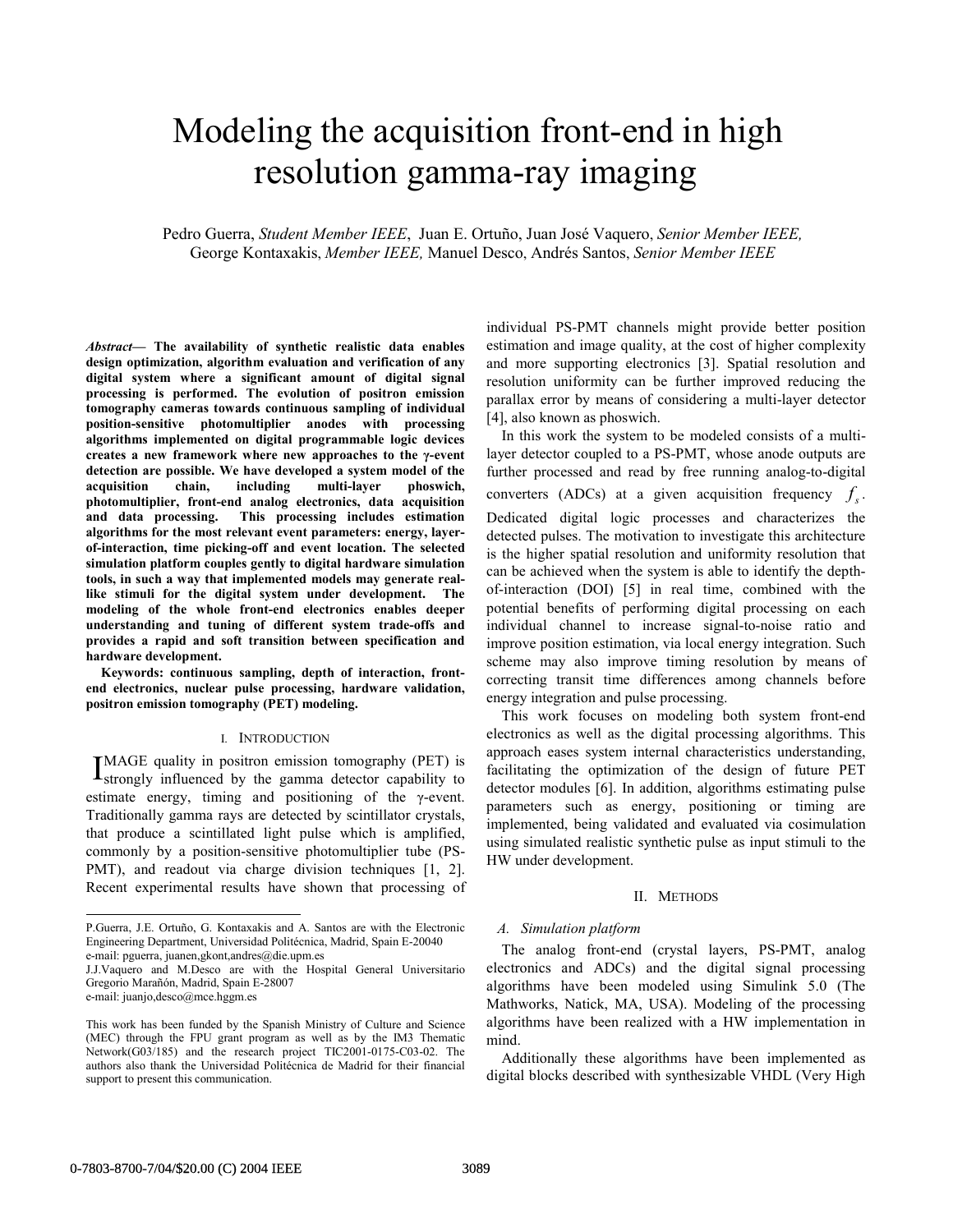Speed Integrated Circuit Hardware Description Language) optimized for their implementation on programmable logic (FPGA) from Xilinx (Xilinx, San José CA, USA), and their functionally has been simulated with Modelsim SE (Mentor Graphics, Wilsonville, USA). The software package *XtremeDSP®* from Xilinx has been used for the VHDL code verification and performance estimation. This package provides the coupling between Simulink and Modelsim, where the first provides both realistic stimuli and the analysis tools while the latter simulates the accurate behavior of the synthesized hardware. Code evaluation and performance estimation are based on several set-ups (testbenches) which intensively exercises the different sub-modules.



Fig.1: The simulation platform consists of Simulink and Modelsim cosimulating different aspects of the system. It this figure a feasible set up is shown, with the testbench being simulated at the background, and some signal probes, including a HDL waveform, in the foreground.

# *B. System Model*

Synthetic anode pulses are built by modeling the different stages of the acquisition chain, taking into account the statistical properties of the processes involved. The starting point is the average charge  $\overline{Q_o}$  delivered by each anode of the photomultiplier, which may be computed as:

$$
\overline{Q_o} = \overline{N}_{PHO} \cdot \overline{q} \tag{1}
$$

where  $\overline{N}_{PHO}$  is the mean number of photons created in the scintillator upon  $\gamma$ -absorption,  $\eta$  represents the probability that an optical photon from the scintillator reaches the first dynode of the PS-PMT and G represents the mean electron multiplication factor of the PS-PMT [7] . This charge is delivered in the form of a current pulse, which after preprocessing can be acquired and analyzed by the digital electronics.

#### *Crystal Model*

On every  $\gamma$ -ray scintillator interaction there is an energy exchange which generates as a result a certain amount  $N_{PHO}$ of optical photons . The actual number of generated photons is function of the  $\gamma$ -ray energy  $E_{\gamma}$ , the scintillator photoelectric fraction  $P_{FE}$ , the photon yield  $Y(E_{\gamma})$  and the scintillator intrinsic energy resolution  $\Delta E/E$ .

Moreover these photons are time distributed according to the scintillation properties of the crystal, which can be modeled as a lineal combination of two or more exponential functions [8], which take into account pulse rise  $\tau_{RISE}$  and fall  $\tau_{FALL}$  constants. Most scintillators of interest may be described with a single rise and a single fall constant [6], therefore the crystal pulse is modeled as follows:

$$
E_{CRISTAL} = \begin{cases} E_{\gamma} = h\nu & \text{with Prob}(P_{FE})\\ U\left(0, \frac{E_{\gamma}^{2}}{E_{\gamma} + 255}\right) & \text{with Prob}(1 - P_{FE}) \end{cases}
$$
 [9] (2)

$$
N_{PHO} = N \left( \mathbf{E}_{\text{CRISTAL}} \cdot \mathbf{Yield}, \frac{\Delta E}{\mathbf{E}_{\text{CRISTAL}}} \right)
$$
 (3)

$$
N_{PHO}(t) = N_{PHO} \frac{\exp\left(-\frac{t}{\tau_{FALL}}\right) - \exp\left(-\frac{t}{\tau_{RISE}}\right)}{\tau_{FALL} - \tau_{RISE}}
$$
(4)

where *U(a,b)* stands for a uniform distribution between *a* and *b,* and *N(m,v)* stands for a gaussian distribution with mean *m* and variance *v*.

The second term  $\eta$  of equation (1) is decomposed as the product of two terms: crystal efficiency  $\eta_{CRYS}$ , which ranges between 20-60% depending on crystal size, surface finish and coupling to the PMT [10], and the quantum efficiency  $\eta_{PMT}$ , which depends on PMT efficiency at the wavelengths defined by the scintillator emission spectrum and is usually less than 25%. They are implemented as a binomial distribution, where a the actual number of photons  $N'_{PHO}(t)$  that at a given time point t reaches the photocathode is:

$$
N'_{PHO}(t) = \arg n \{ U(0,1) = P(n|N_{PHO}(t)) \}
$$
  
\n
$$
P(n|N_{PHO}(t)) = {N_{PHO}(t) \choose n} \cdot \eta^n \cdot (1-\eta)^{N_{PHO}(t)-n}
$$
\n(5)

In case of a multi-layer phoswich, in first place the crystal layer is selected randomly, taking into account the *a priori* probabilities of each layer which are function of crystal lengths and the scintillator stopping power, and next a pulse is drawn out as described in previous equations  $(2)(3)(4)(5)$ .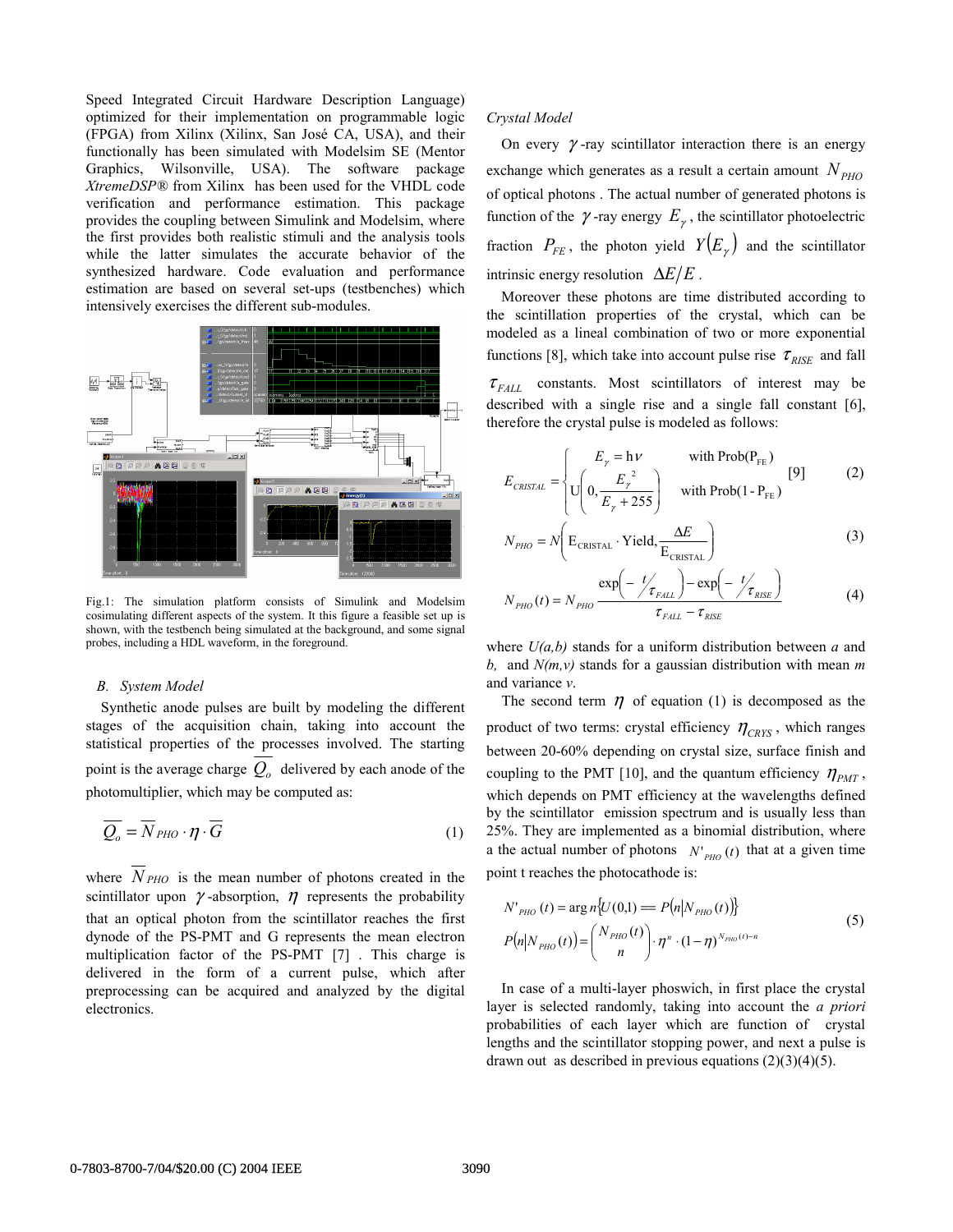### *PS-PMT Model*

The next item in the chain is the PMT, whose basic functional diagram is shown in fig.2. It consists of a photocathode and a series of dynodes in an evacuated glass enclosure. When photons strike the photocathode, electrons are emitted via the photoelectric effect. The electrons are focused onto the first dynode by an electric field and when they strike the dynodes, more electrons are emitted. The current of electrons increases as it moves down the successive dynodes until it reaches the anode, producing a small current pulse, achieving an amplification gain of  $10^3$ -10<sup>8</sup>. The voltage divider network shown in the figure carries a steady current  $-HV/R_{tot}$  which supplies the electrons for multiplication at each dynode.



Fig. 2. Schematic of a basic photo multiplier. When operating the PMT, a high voltage(HV) is applied over the photocathode, the dynodes and the anode. This is done by the aid of a resistor chain that creates a potential ladder down the structure. When a photon hv from a scintillating crystal enters the PMT window it will hit the photocathode and there is a certain probability (given by the quantum efficiency) that an electron is emitted under the action of the photoelectric effect.

PMT's use is widely spread mostly because of their high linearity and gain. The most important parameters are the gain, which is function of voltage and temperature, dark current, transit time, rise time as well as cross-talk and gain nonuniformities. The implemented PMT simulation model extends the statistical approach presented at [11] to a PS-PMT, where each cathode collects and amplifies the energy striking a particular section of the PMT surface.



Fig. 3**.** The scintillation light pulse from a given crystal irradiates an area of the PMT surface, which includes several photocathodes. Each of these collects and amplifies the energy, giving away a current pulse through its anode that is function of the impact location, PMT properties.

As it is shown in the Fig.3 the photons coming out the crystal illuminate an area of the photocathode bigger than the crystal section due to the photon spread during their propagation through the optical glue and borosilicate window.

This spread has been modeled as a spatially distributed gaussian function centered at the crystal whose spread factor  $\sigma_{PMT}$  is empirically determined. In this way the energy collected by each anode j is computed as the integral across the corresponding cathode domain  $\Omega_i$  as follows:

$$
F_{j} = \frac{G_{j}}{\sqrt{2\pi\sigma_{PMT}^{2}} \Omega_{j}} \int_{Q_{j}} \exp\left(-\frac{(x - x_{m})^{2} + (y - y_{m})^{2}}{2\sigma_{PMT}^{2}}\right) dx \cdot dy \tag{6}
$$

where  $(x_m, y_m)$  are the coordinates of the *m* crystal center at which energy deposition takes place,  $G_i$  includes gain nonuniformities and  $\sigma_{PMT}$  models photon spread.

Finally the single-photon PMT response, characterized by the device's rise time  $t_{PMTrise}^2$  and transition time jitter  $t_{PMTjitter}^2$ , is modeled as:

$$
h(t) = \frac{1}{t_p^2} \cdot t \cdot \exp\left(-\frac{t}{t_p}\right)
$$
  
\n
$$
t_p^2 = t_{PMTrise}^2 + t_{PMTjiter}^2
$$
\n(7)

Combining all this expressions together the current  $i_i(t)$  at the output of each anode j is estimated as the PMT response to the photon flux illuminating the cathode plus the dark current  $I_{\text{dark}}$  as follows, where  $\overline{G}$  is the PMT gain, T is the simulation time step and q is the charge of an electron:

$$
i_j(t) = \frac{q}{T} \cdot \overline{G} \cdot F_j \cdot h(t) * N'_{PHO}(t) + I_{dark}
$$
 (8)

*Readout Model*

Two options are considered for anode readout; on one side, the classical Anger approach where the number of processed signals is reduced by means of a resistive network [1], on the other all anodes are individually acquired [12]. In any case current pulse is amplified by a transimpedance filter and shaped by a  $CR - RC^n$  filter[13] prior to digital conversion by an analog-to-digital converted (ADC) sampling at a fix rate  $f<sub>s</sub>$ . The acquired stream will be digitally processed to identify and characterize the pulses generated by the detected  $\gamma$ -ray.

At this point it is required to stress the considered noise model, as it is essential to achieve a realistic synthetic pulse. In the implemented models both series  $e_n^2$  and parallel  $i_n^2$  noise are considered as described in fig.4. It has been shown [14] that under normal conditions the noise spectral density may be modeled as a first polynomial, where the coefficients  $a, b, a_f, b_f$  are either analytically estimated or empirically computed: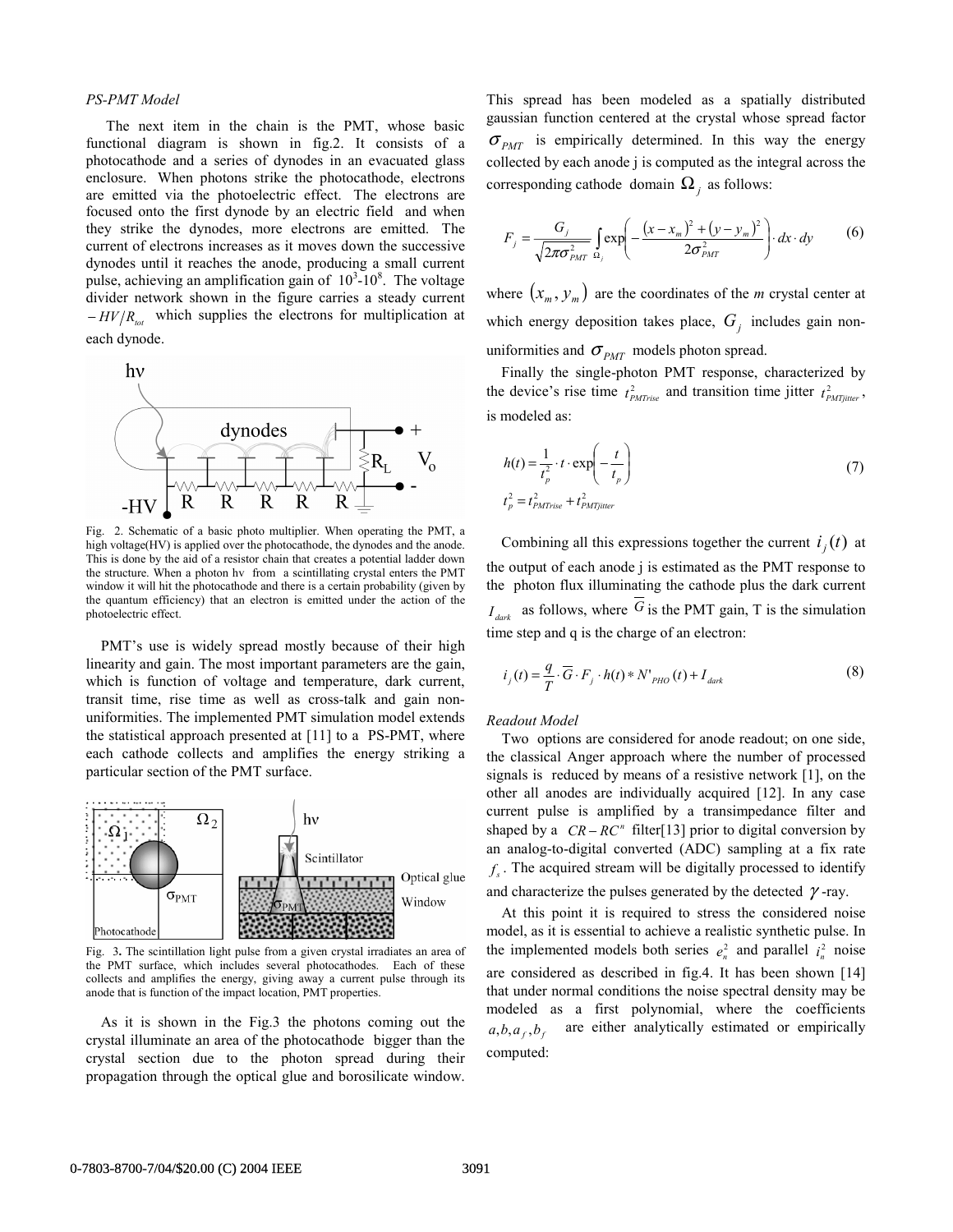$$
\frac{de_n^2}{df} = a + \frac{a_f}{|f|}
$$
  
\n
$$
\frac{di_n^2}{df} = b + b_f |f|
$$
\n(9)



Fig. 4: Noise model for the analog front-end. It is important to point out the influence of parasitic capacitances  $C_{tot}$  on the series noise  $e_n$  which may dominated over the rest of noise sources.

#### III. RESULTS

The presented models for the analog front-end have been implemented as parametrizable Simulink blocks, that are easily configured to simulate different scenarios or testbenches. The first of these scenarios mimic an available LYSO-based detector whose pulses are compared, as shown in Fig.5, to real dynode pulses acquired with an oscilloscope. As it can be seen, both shape and noise level are identical.



Fig. 5: Real(red) versus synthetic(black) LYSO (Crystal Photonics Inc) pulse.

The next stage has been the configuration of the Simulink blocks to model the analog front-end consisting of a 16x16 LSO(0.22x0.22x1.2cm)/GSO(0.22x0.22x1.2cm) phoswich coupled to a Hamamatsu H5000 PS-PMT[17] with optical grease, based on the observations and measurements carried out by several authors  $[3][5][7][12][15][16][18]$ . Given the scintillator, coupling and PMT properties the overall efficiency  $\eta$  is set to 10% which is consistent with previously reported values [7],[19]. Noise levels are set based on the measurements done with our current front-end. Anode outputs are reduced to 4 Anger signals namely  $(X+, X- Y+ Y-)$  by means of a resistive network[1], each of which is filtered by a CR-RC filter with 10 ns peaking time and continuously sampled at 50MHz. Finally, the original PMT has been simplified from 8x8 to 4x4 channels in order to speed-up simulations and provide a pessimistic scenario for performance estimations.



Fig. 6: Simulated flood map (left) for an LSO-only simulation with Anger positioning. Distortions are due to crystal lower light collection near the edges, the non-uniform gain of the PS-PMT and non-linearities introduced by the resistive network. The profile on the x-axis (left) shows that despite distortions the 16 crystals can still be identified.



Fig. 7: Simulated energy spectrum for fixed crystal. GSO and LSO 511KeV photopeaks are clearly identified. The FHWM energy resolution is estimated to be around 15.5% for GSO and 11.5% for LSO. The relative gain between LSO and GSO is 2.7:1, as expected due to the lower GSO photon yield and slightly lower PS-PMT quantum efficiency at the GSO wavelength.

The data stream generated by the ADC models is used as input stimuli to the VHDL code which is concurrently simulated by Modelsim. These stimuli have been used to debug and validate the implemented digital algorithms: pulse detection, energy, position, time stamp generation and pulse shape for DOI estimation.

Fig. 6 shows a simulated flood map for a LSO-only simulation and the x-axis profile. Distortions on the crystal location may be attributed to the crystals lower light collection near the edges, the non-uniform gain of the PS-PMT and nonlinearities introduced by the resistive network.

Event position, Fig 6, and energy, Fig 7, are estimated by triggering acquisition when the energy goes above a fix threshold and accumulating the samples for a given integration window. Crystal identification is based on delay integration [5] [20] where, as shown in fig. 8, the classification error rate is